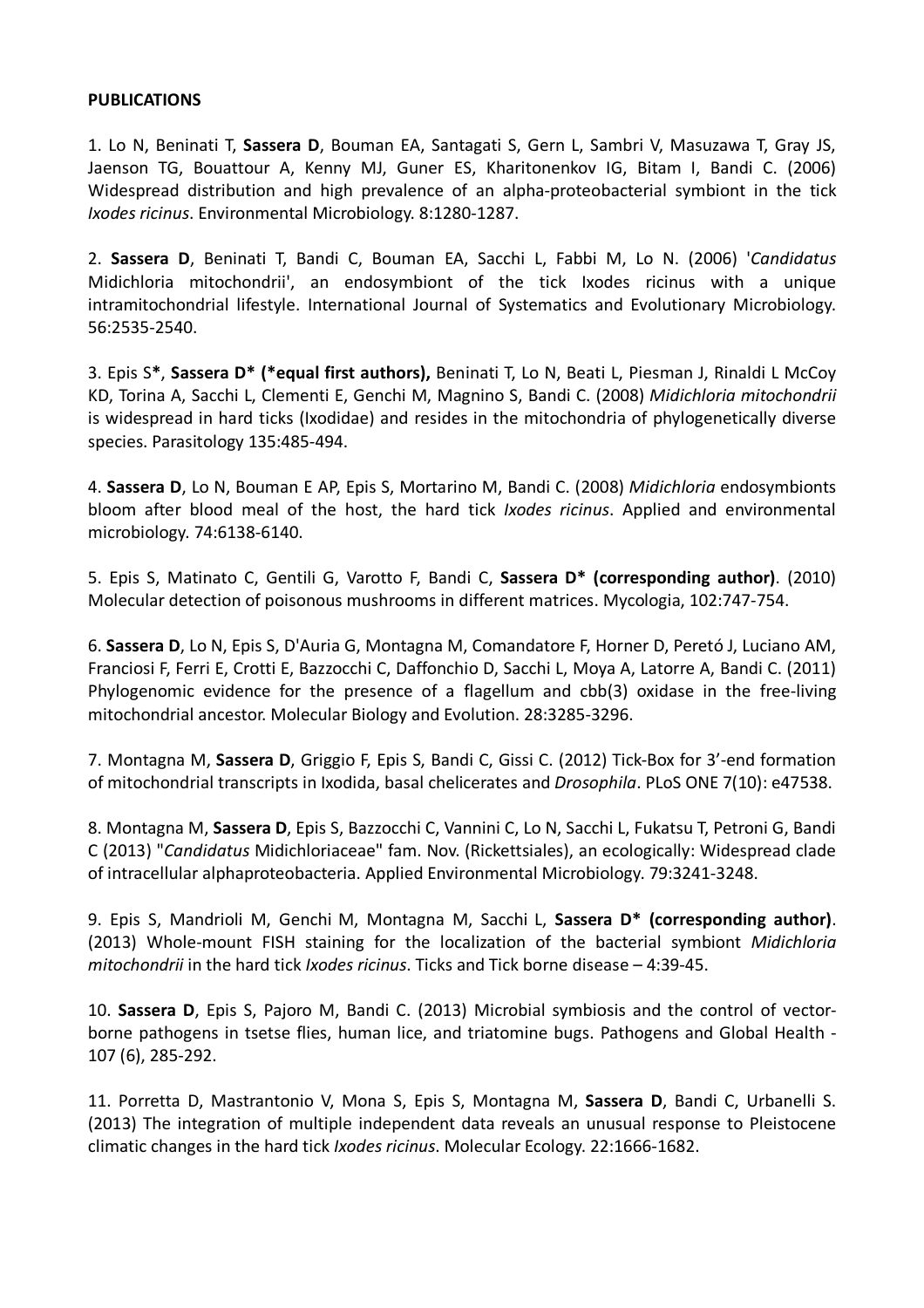12. Comandatore F, **Sassera D**, Montagna M, Kumar S, Koutsovoulos G, Thomas G, Repton C, Babayan SA, Gray N, Cordaux R, Darby A, Makepeace B Blaxter M. (2013) Phylogenomics and analysis of shared genes suggest a single transition to mutualism in *Wolbachia* of nematodes. Genome Biology and Evolution 5(9):1668-1674.

13. Pistone D, Bione A, Epis S, Pajoro M, Gaiarsa S, Bandi C, **Sassera D\* (corresponding author)**. (2014) Presence of *Wolbachia* in three hymenopteran species: *Diprion pini*, *Neodiprion sertifer* and *Dahlbominus fuscipennis*. Journal of Insect Science 1;14:147.

14. Epis S, Porretta D, Mastrantonio V, Urbanelli S, **Sassera D**, De Marco L, Mereghetti V, Montagna M, Ricci I, Favia G, Bandi C. (2014) Temporal dynamics of the ABC transporter response to insecticide treatment: insights from the malaria vector *Anopheles stephensi*. Scientific Reports. 11;4:7435.

15. Di Venere M, Fumagalli M, Cafiso A, De Marco L, Epis S, Plantard O, Bardoni A, Salvini R, Viglio S, Bazzocchi C, Iadarola P, **Sassera D. \* (corresponding author)** (2015) Ixodes ricinus and Its Endosymbiont *Midichloria mitochondrii*: A Comparative Proteomic Analysis of Salivary Glands and Ovaries. PLoS One 10(9):e0138842.

16. Comandatore F, Cordaux R, Bandi C, Blaxter M, Darby A, Makepeace BL, Montagna M, **Sassera D. \* (corresponding author)** (2015) Supergroup C *Wolbachia*, mutualist symbionts of filarial nematodes, have a distinct genome structure. Open Biology. 5(12):150099.

17. Gaiarsa S, Comandatore F, Gaibani P, Corbella M, Dalla Valle C, Epis S, Scaltriti E, Carretto E, Farina C, Labonia M, Landini MP, Pongolini S, Sambri V, Bandi C, Marone P, **Sassera D. \* (corresponding author)** (2015) Genomic epidemiology of *Klebsiella pneumoniae* in Italy and novel insights into the origin and global evolution of its resistance to carbapenem antibiotics. Antimicrobial Agents and Chemotherapy. 59(1):389-96.

18. Onori R, Gaiarsa S, Comandatore F, Pongolini S, Brisse S, Colombo A, Cassani G, Marone P, Grossi P, Minoja G, Bandi C, **Sassera D**, Toniolo A. **\* (corresponding author)** (2015) Tracking Nosocomial *Klebsiella pneumoniae* Infections and Outbreaks by Whole-Genome Analysis: Small-Scale Italian Scenario within a Single Hospital. Journal of Clinical Microbiology. 53(9):2861-8.

19. Ninio C, Plantard O, Serra V, Pollera C, Ferrari N, Cafiso A, **Sassera D**, Bazzocchi C. (2015) Antibiotic treatment of the hard tick *Ixodes ricinus*: Influence on *Midichloria mitochondrii* load following blood meal. Ticks Tick Borne Dis. 6(5):653-7.

20. De Marco L, Epis S, Comandatore F, Porretta D, Cafarchia C, Mastrantonio V, Dantas-Torres F, Otranto D, Urbanelli S, Bandi C, **Sassera D \* (corresponding author)**. (2016) Transcriptome of larvae representing the *Rhipicephalus sanguineus* complex. Molecular & Cell Probes. pii: S0890- 8508(16)30013-5.

21. Beninati, T, **Sassera D**, Bandi C, Epis S, Sacchi L, Lo N. (2007) The mitochondrion-invading bacterium *Midichloria mitochondrii*. International Journal of Medical Microbiology. 297:36.

22. Manarolla G, Liandris E, Pisoni G, **Sassera D**, Grilli G, Gallazzi D, Sironi G, Moroni P, Piccinini R, Rampin T. (2009) Avian mycobacteriosis in companion birds: 20-year survey. Veterinary Microbiology. 133:323-327.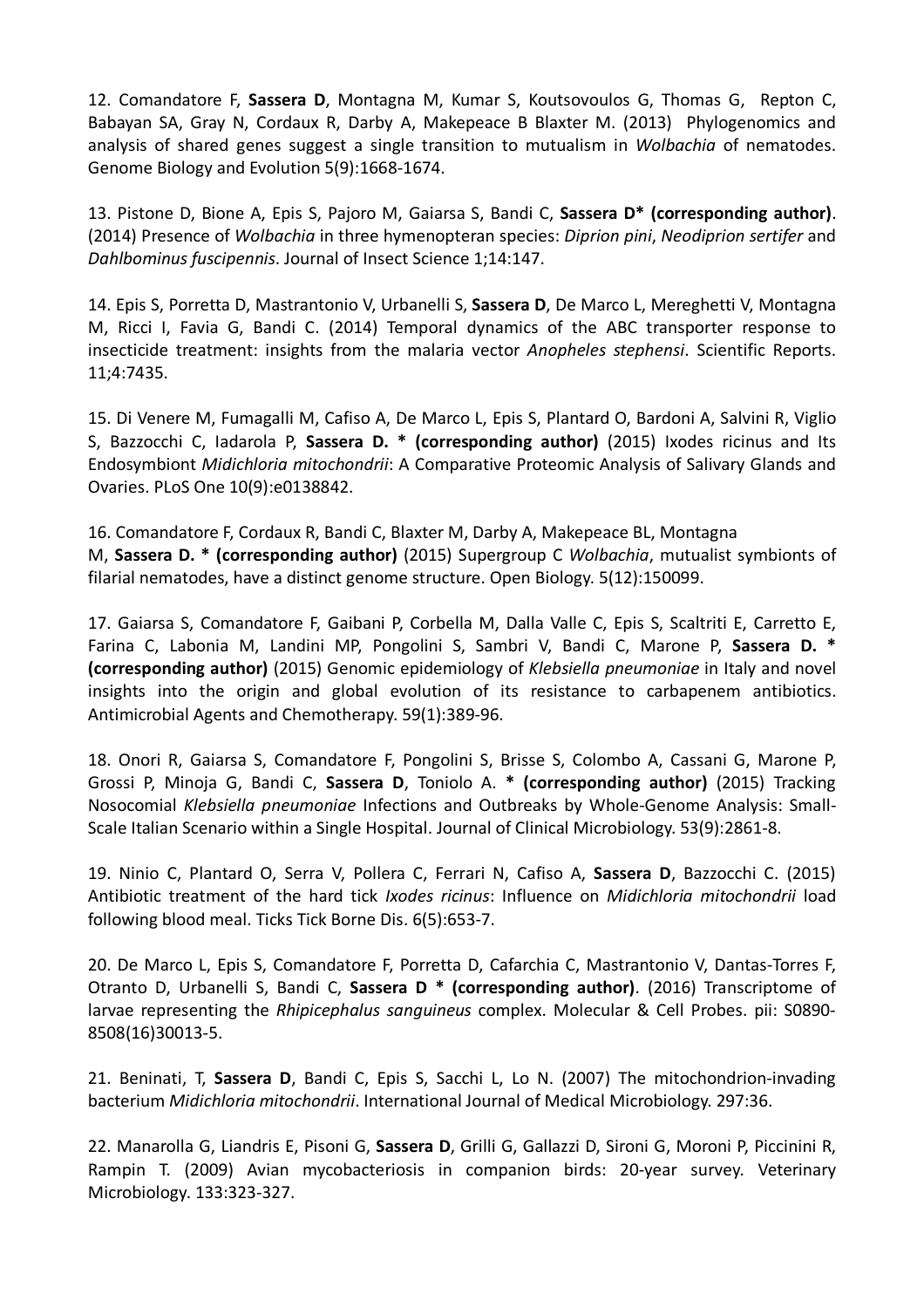23. Pecorini C, **Sassera D**, Rebucci R, Saccone F, Bandi C, Baldi A. (2010) Evaluation of the protective effect of bovine lactoferrin against lipopolysaccharides in a bovine mammary epithelial cell line. Veterinary Research Communications. 34:267-276.

24. Pistone D, Pajoro M, Fabbi M, Vicari N, Marone P, Genchi C, Novati S, **Sassera D**, Epis S, Bandi C. (2010) Lyme borreliosis, Po River Valley, Italy. Emerging Infectious Diseases. 16:1289-1291.

25. Sacchi L, Genchi M, Clementi E, Negri I, Alma A, Ohler S, **Sassera D**, Bourtzis K, Bandi C. (2010) Bacteriocyte-like cells harbour *Wolbachia* in the ovary of *Drosophila melanogaster* (Insecta, Diptera) and *Zyginidia pullula* (Insecta, Hemiptera). Tissue and Cell. 42 :328-333.

26. Epis S, Luciano AM, Franciosi F, Bazzocchi C, Crotti E, Pistone D, Bandi C, **Sassera D\* (corresponding author)**. (2010) A novel method for the isolation of DNA from intracellular bacteria, suitable for genomic studies. Annals of Microbiology. 60:455-460.

27. Grandi G, Molinari G, Tittarelli M, **Sassera D**, Kramer LH. (2011) Prevalence of Theileria equi and Babesia caballi Infection in Horses from Northern Italy. Vector Borne and Zoonotic Diseases. 11:955-656.

28. Luzzago C, Ebranati E, **Sassera D**, Lo Presti A, Lauzi S, Gabanelli E, Ciccozzi M, Zehender G. (2011) Spatial and temporal reconstruction of bovine viral diarrhea virus genotype 1 dispersion in Italy. Infecttions Genetics and Evolution. 12:324-331.

29. Genchi C, Kramer LH, **Sassera D**, Bandi C. (2011) *Wolbachia* and its implications for the immunopathology of filariasis. Endocrine, Metabolic & Immune Disorders-Drug Targets. 12:53-56.

30. Galimberti A, Romano DF, Genchi M, Paoloni D, Vercillo F, Bizzarri L, **Sassera D**, Bandi C, Genchi C, Ragni B, Casiraghi M. (2012) Integrative taxonomy at work: DNA barcoding of taeniids harboured by wild and domestic cats. Molecular Ecology Resources. 12:403-413.

31. Pistone D, Marone P, Pajoro M, Fabbi M, Vicari N, Daffara S, Valle CD, Gabba S, **Sassera D**, Verri A, Montagna M, Epis S, Monti C, Strada EG, Grazioli V, Arrigoni N, Giacosa A, Bandi C. (2012) *Mycobacterium avium paratuberculosis* in Italy: Commensal or emerging human pathogen? Digestive and Liver Diseases. 44:461-465.

32. Mariconti M, Epis S, Sacchi L, Biggiogera M, **Sassera D**, Genchi M, Alberti E, Montagna M, Bandi C, Bazzocchi C. (2012) On the presence of flagella in the Rickettsiales: the case of *Midichloria mitochondrii*. Microbiology. 158:1677-83.

33. Mariconti M, Epis S, Gaibani P, **Sassera D**, Sambri V, Bazzocchi C, Bandi C, (2012) Humans parasitized by the hard tick *Ixodes ricinus* are seropositive to *Midichloria mitochondrii*: is *Midichloria* a novel pathogen, or just a marker of tick bite? Pathogens and Global Health. 106:391- 6.

34. Comandatore F, Gaibani P, Ambretti S, Landini MP, Daffonchio D, Marone P, Sambri V, Bandi C, **Sassera D\* (corresponding author)**.(2013). Draft Genome of *Klebsiella pneumoniae* Sequence Type 512, a Multidrug-Resistant Strain Isolated during a Recent KPC Outbreak in Italy. Genome Announcements. 1:e00035-12.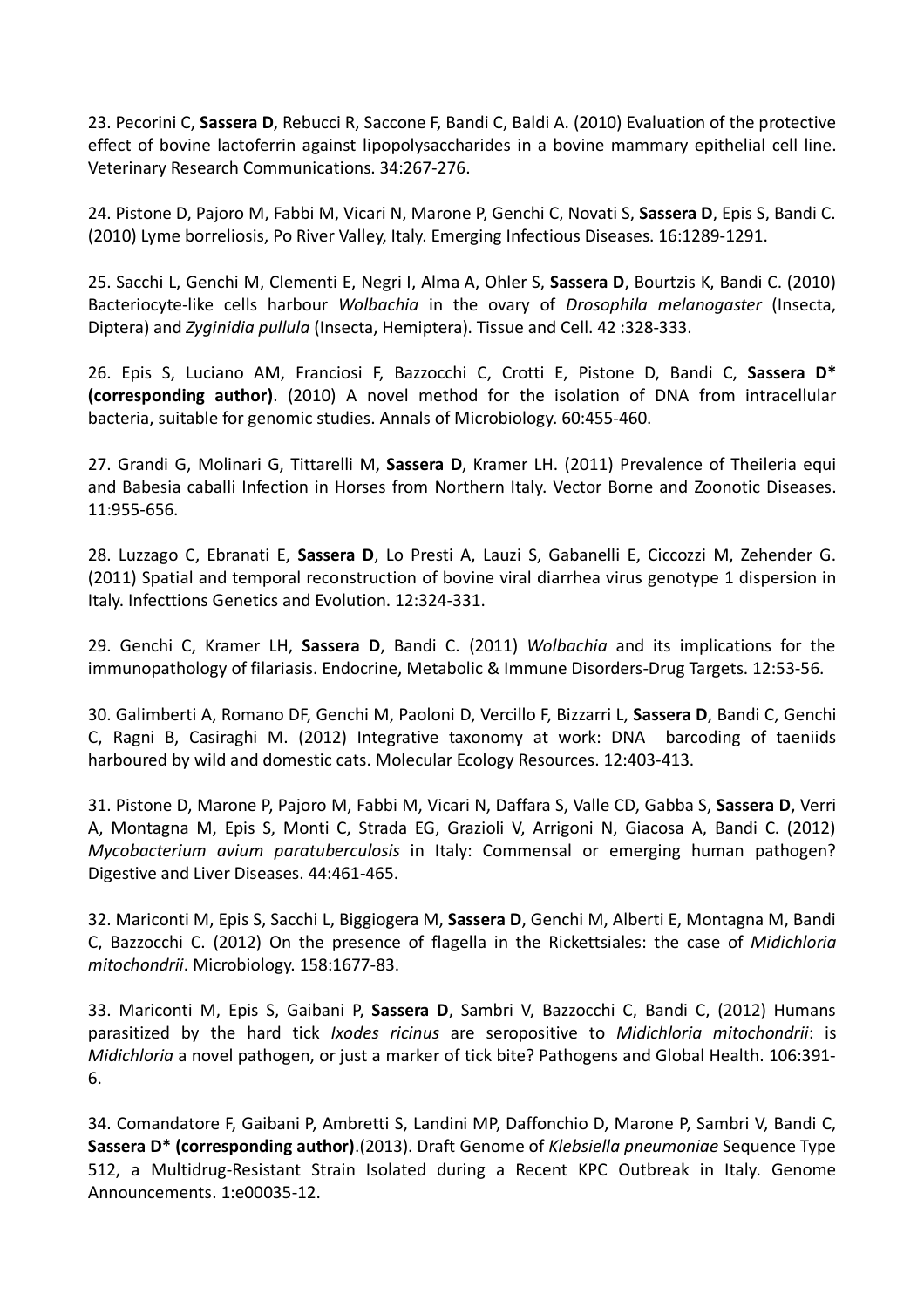35. Comandatore F\*, **Sassera D\* (\*equal first authors)**, Ambretti S, Landini MP, Daffonchio D, Marone P, Sambri V, Bandi C, Gaibani P. (2013). Draft Genome Sequences of Two Multidrug Resistant *Klebsiella pneumoniae* ST258 Isolates Resistant to Colistin. Genome Announcements. 1:e00113-12.

36. Brunetti E, Fabbi M, Ferraioli G,Prati P, Filice C, **Sassera D**, Della Valle C, Bandi C, Vicari N, Marone P. (2013) Cat-scratch disease in Northern Italy: atypical clinical manifestations in humans and prevalence of *Bartonella* infection in cats. European Journal of Clinical Microbiology & Infectious Diseases 32:531-534.

37. Gaibani P, Mariconti M, Bua G, Bonora S, **Sassera D**, Landini MP, Mulatto P, Novati S, Bandi C, Sambri V. (2013) Development of a Broad-range 23S rDNA real-time PCR assay for the detection and quantification of pathogenic bacteria in human whole blood and plasma specimens. BioMed Research International – http://dx.doi.org/10.1155/2013/264651.

38. **Sassera D**, Gaiarsa S, Scaltriti E, Morganti M, Bandi C, Casadei G, Pongolini S. (2013) Draft genome sequence of *Salmonella enterica* subsp. *enterica* serovar Manhattan strain 111113, related to an outbreak of human infections in Northern Italy. Genome Announcements – 1:4 e00632-13.

39. **Sassera D**, Leardini I, Villa L, Comandatore F, Carta C, Almeida A, do Céu Sousa M, Gaiarsa S, Marone P, Pozio E, Cacciò SM. Draft Genome Sequence of *Stenotrophomonas maltophilia* Strain EPM1, Found in Association with a Culture of the Human Parasite Giardia duodenalis. Genome Announc. 2013 Apr 18;1(2):e0018213. doi: 10.1128/genomeA.00182-13.

40. **Sassera D\* (corresponding author)**, Comandatore F, Gaibani P, D'Auria G, Mariconti M, Landini MP, Sambri V, Marone P. (2013) Comparative genomics of closely related strains of *Klebsiella pneumoniae* reveals genes possibly involved in colistin resistance. Annals of Microbiology – doi: 10.1007/s13213-013-0727-5.

41. Brandolini M, Corbella M, Cambieri P, Barbarini D, **Sassera D**, Stronati M, Marone P. (2014) Late-onset neonatal group B streptococcal disease associated with breast milk transmission: molecular typing using RAPD-PCR Early Human Development 90S1 S84–S86.

42. Bazzocchi C, Mariconti M, Epis S, **Sassera D**, Rinaldi L, Cringoli G, Urbanelli S, Genchi C, Bandi C. (2013) Molecular and serological evidence for the circulation of the tick symbiont Midichloria (Rickettsiales: Midichloriaceae) in different mammalian species. Parasites & Vectors 6 (1), 350.

43. Degli Esposti M, Chouaia B, Comandatore F, Crotti E, **Sassera D**, Lievens PM, Daffonchio D, Bandi C. (2014) Evolution of Mitochondria Reconstructed from the Energy Metabolism of Living Bacteria. PLoS ONE DOI: 10.1371/journal.pone.0096566.

44: Monzillo V, Dalla Valle C, Corbella M, Percivalle E, **Sassera D**, Scevola D, Marone P. (2014) Antibacterial activity and cytotoxic effect of SIAB-GV3. New Microbiologica. Oct;37(4):535-41.

45: Sgambelluri RM, Epis S, **Sassera D**, Luo H, Angelos ER, Walton JD. (2014) Profiling of amatoxins and phallotoxins in the genus Lepiota by liquid chromatography combined with UV absorbance and mass spectrometry. Toxins (Basel). Aug 5;6(8):2336-47.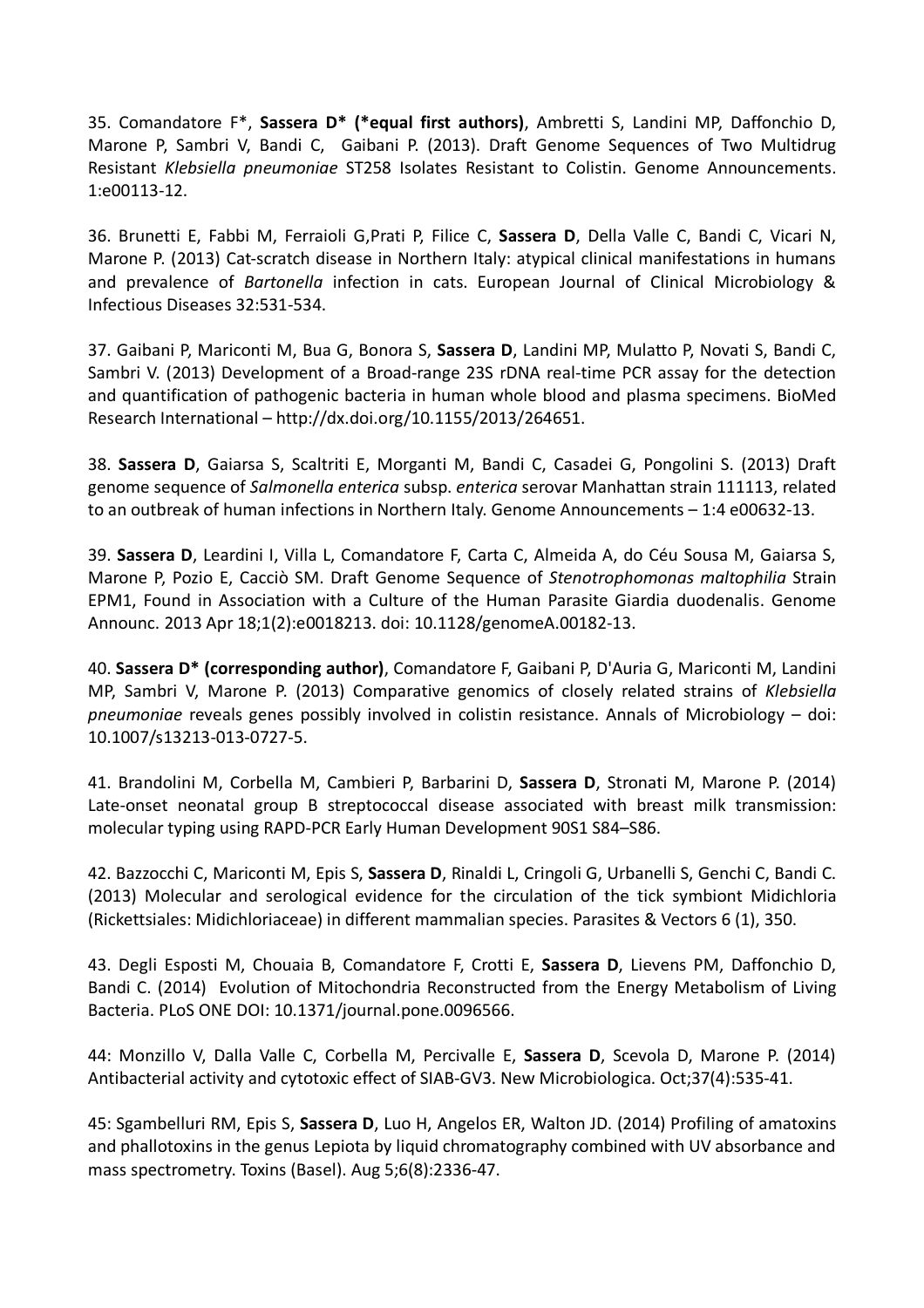46: Epis S, Porretta D, Mastrantonio V, Comandatore F, **Sassera D**, Rossi P, Cafarchia C, Otranto D, Favia G, Genchi C, Bandi C, Urbanelli S. (2014) ABC transporters are involved in defense against permethrin insecticide in the malaria vector Anopheles stephensi. Parasites & Vectors. Jul 29;7:349.

47: Scaltriti E, **Sassera D**, Comandatore F, Morganti M, Mandalari C, Gaiarsa S, Bandi C, Zehender G, Bolzoni L, Casadei G, Pongolini S. (2015) Differential single nucleotide polymorphism analysis of an outbreak caused by Salmonella enterica serovar Manhattan reveals epidemiological details missed by standard Pulsed-Field Gel Electrophoresis. Journal of Clinical Microbiology. Feb 4. pii: JCM.02930-14.

48: Cafarchia C, Porretta D, Mastrantonio V, Epis S, **Sassera D**, Iatta R, Immediato D, Ramos RA, Lia RP, Dantas-Torres F, Kramer L, Urbanelli S, Otranto D. (2015) Potential role of ATP-binding cassette transporters against acaricides in the brown dog tick Rhipicephalus sanguineus sensu lato. Medical and Veterinary Entomology. Mar;29(1):88-93.

49: Cafiso A, **Sassera D**, Serra V, Bandi C, McCarthy U, Bazzocchi C. Molecular evidence for a bacterium of the family Midichloriaceae (order Rickettsiales) in skin and organs of the rainbow trout Oncorhynchus mykiss (Walbaum) affected by red mark syndrome. Journal of Fish Disease. 2015 Mar 31.

50: Soggiu A, Piras C, Gaiarsa S, Bendixen E, Panitz F, Bendixen C, **Sassera D**, Brasca M, Bonizzi L, Roncada P. Draft Genome Sequence of Clostridium tyrobutyricum Strain DIVETGP, Isolated from Cow's Milk for Grana Padano Production. Genome Announcements. 2015 Mar 26;3(2). pii: e00213- 15.

51: Gaiarsa S, De Marco L, Comandatore F, Marone P, Bandi C, **Sassera D \* (corresponding author)**. Bacterial genomic epidemiology, from local outbreak characterization to species-history reconstruction. Pathogens and Global Health. 2015 Oct;109(7):319-27. Doi: 10.1080/20477724.2015.1103503.

52: Cafiso A, Bazzocchi C, De Marco L, Opara MN, **Sassera D \* (corresponding author)**, Plantard O. Molecular screening for Midichloria in hard and soft ticks reveals variable prevalence levels and bacterial loads in different tick species. Ticks Tick Borne Dis. 2016 Oct;7(6):1186-1192. doi: 10.1016/j.ttbdis.2016.07.017. Epub 2016 Aug 1. PubMedPMID: 27521265.

53: Paolucci S, Premoli M, Novati S, Gulminetti R, Maserati R, Barbarini G, Sacchi P, Piralla A, **Sassera D**, De Marco L, Girello A, Mondelli MU, Baldanti F. Baseline and Breakthrough Resistance Mutations in HCV Patients Failing DAAs. Sci Rep. 2017 Nov 22;7(1):16017. doi: 10.1038/s41598- 017-15987-1.

54: Esposito EP, Gaiarsa S, Del Franco M, Crivaro V, Bernardo M, Cuccurullo S, Pennino F, Triassi M, Marone P, **Sassera D**, Zarrilli R. A Novel IncA/C1 Group Conjugative Plasmid, Encoding VIM-1 Metallo-Beta-Lactamase, Mediates the Acquisition of Carbapenem Resistance in ST104 Klebsiella pneumoniae Isolates from Neonates in the Intensive Care Unit of V. Monaldi Hospital in Naples. Front Microbiol. 2017 Nov 3;8:2135. doi: 10.3389/fmicb.2017.02135.

55: Comandatore F, Corbella M, Andreoli G, Scaltriti E, Aguzzi M, Gaiarsa S, Mariani B, Morganti M, Bandi C, Fabbi M, Marone P, Pongolini S, **Sassera D \* (corresponding author)**. Genomic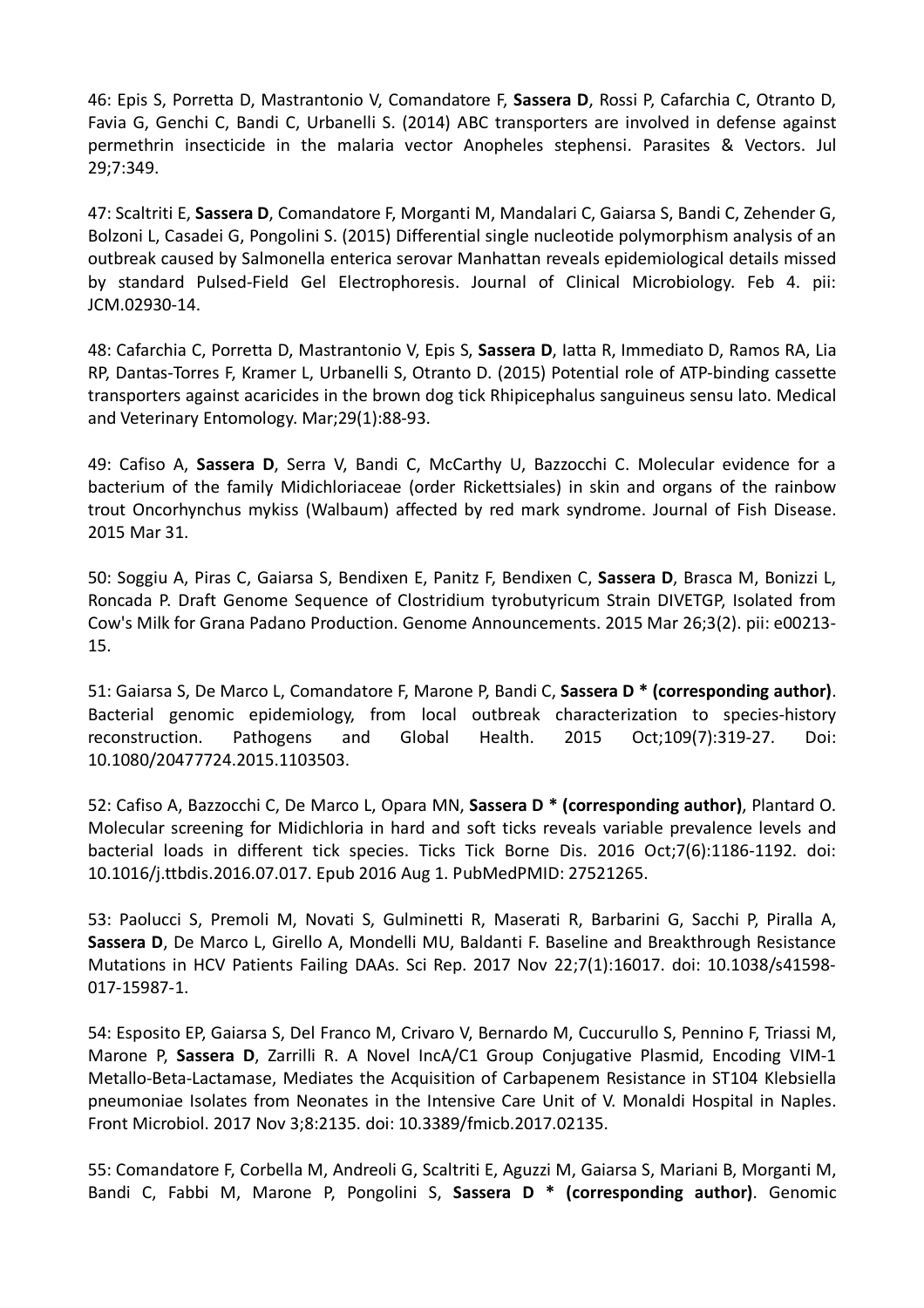Characterization Helps Dissecting an Outbreak of Listeriosis in Northern Italy. PLoS Curr. 2017 Jul 6;9. pii: ecurrents.outbreaks.633fd8994e9f06f31b3494567c7e504c. doi:10.1371/currents.outbreaks.633fd8994e9f06f31b3494567c7e504c.

56: Percivalle E, **Sassera D**, Rovida F, Isernia P, Fabbi M, Baldanti F, Marone P. Usutu Virus Antibodies in Blood Donors and Healthy Forestry Workers in the Lombardy Region, Northern Italy. Vector Borne Zoonotic Dis. 2017 Sep;17(9):658-661. doi: 10.1089/vbz.2017.2126.

57: Di Venere M, Viglio S, **Sassera D**, Fumagalli M, Bardoni A, Salvini R, Cagnone M, Iadarola P. Do the complementarities of electrokinetic and chromatographic procedures represent the "Swiss knife" in proteomic investigation? An overview of the literature in the past decade. Electrophoresis. 2017 Jun;38(12):1538-1550. doi: 10.1002/elps.201600504.

58: De Marco L, **Sassera D**, Epis S, Mastrantonio V, Ferrari M, Ricci I, Comandatore F, Bandi C, Porretta D, Urbanelli S. The choreography of the chemical defensome response to insecticide stress: insights into the Anopheles stephensi transcriptome using RNA-Seq. Sci Rep. 2017 Jan 23;7:41312. doi: 0.1038/srep41312.

59: Serra V, Cafiso A, Formenti N, Verheyden H, Plantard O, Bazzocchi C, **Sassera D \* (corresponding author)**. Molecular and Serological Evidence of the Presence of Midichloria mitochondrii in Roe Deer ( Capreolus capreolus) in France. J Wildl Dis. 2018 Mar 16. doi:10.7589/2017-09-241.

60: Di Lecce I, Bazzocchi C, Cecere JG, Epis S, **Sassera D**, Villani BM, Bazzi G, Negri A, Saino N, Spina F, Bandi C, Rubolini D. Patterns of Midichloria infection in avian-borne African ticks and their trans-Saharan migratory hosts. Parasit Vectors. 2018 Feb 22;11(1):106. doi: 10.1186/s13071-018-2669-z.

61: Corbella M, Caltagirone M, Gaiarsa S, Mariani B, **Sassera D**, Bitar I, Muzzi A, Migliavacca R, Scudeller L, Stronati M, Cambieri P. Characterization of an Outbreak of Extended-Spectrum β-Lactamase-Producing Klebsiella pneumoniae in a Neonatal Intensive Care Unit in Italy. Microb Drug Resist. 2018 Jan 25. doi:10.1089/mdr.2017.0270.

62: De Marco L, Epis S, Capone A, Martin E, Bozic J, Crotti E, Ricci I, **Sassera D \* (corresponding author)**. The Genomes of Four Meyerozyma caribbica Isolates and Novel Insights into the Meyerozyma guilliermondii Species Complex. G3 (Bethesda). 2018 Mar 2;8(3):755-759. doi: 10.1534/g3.117.300316. Diseases 7 (6), 1186-1192.

63: Al-Khafaji AM, Clegg SR, Pinder AC, Luu L, Hansford KM, Seelig F, Dinnis RE, Margos G, Medlock JM, Feil EJ, Darby AC, McGarry JW, Gilbert L, Plantard O, Sassera D, Makepeace BL. Multi-locus sequence typing of Ixodes ricinus and its symbiont Candidatus Midichloria mitochondrii across Europe reveals evidence of local co-cladogenesis in Scotland. Ticks Tick Borne Dis. 2018 Aug 31. pii: S1877-959X(18)30078-5. doi: 10.1016/j.ttbdis.2018.08.016.

64: Cafiso A, Sassera D, Romeo C, Serra V, Hervet C, Bandi C, Plantard O, Bazzocchi C. Midichloria mitochondrii, endosymbiont of Ixodes ricinus: evidence for the transmission to the vertebrate host during the tick blood meal. Ticks Tick Borne Dis. 2018 Aug 17. pii: S1877-959X(18)30247-4. doi: 10.1016/j.ttbdis.2018.08.008.